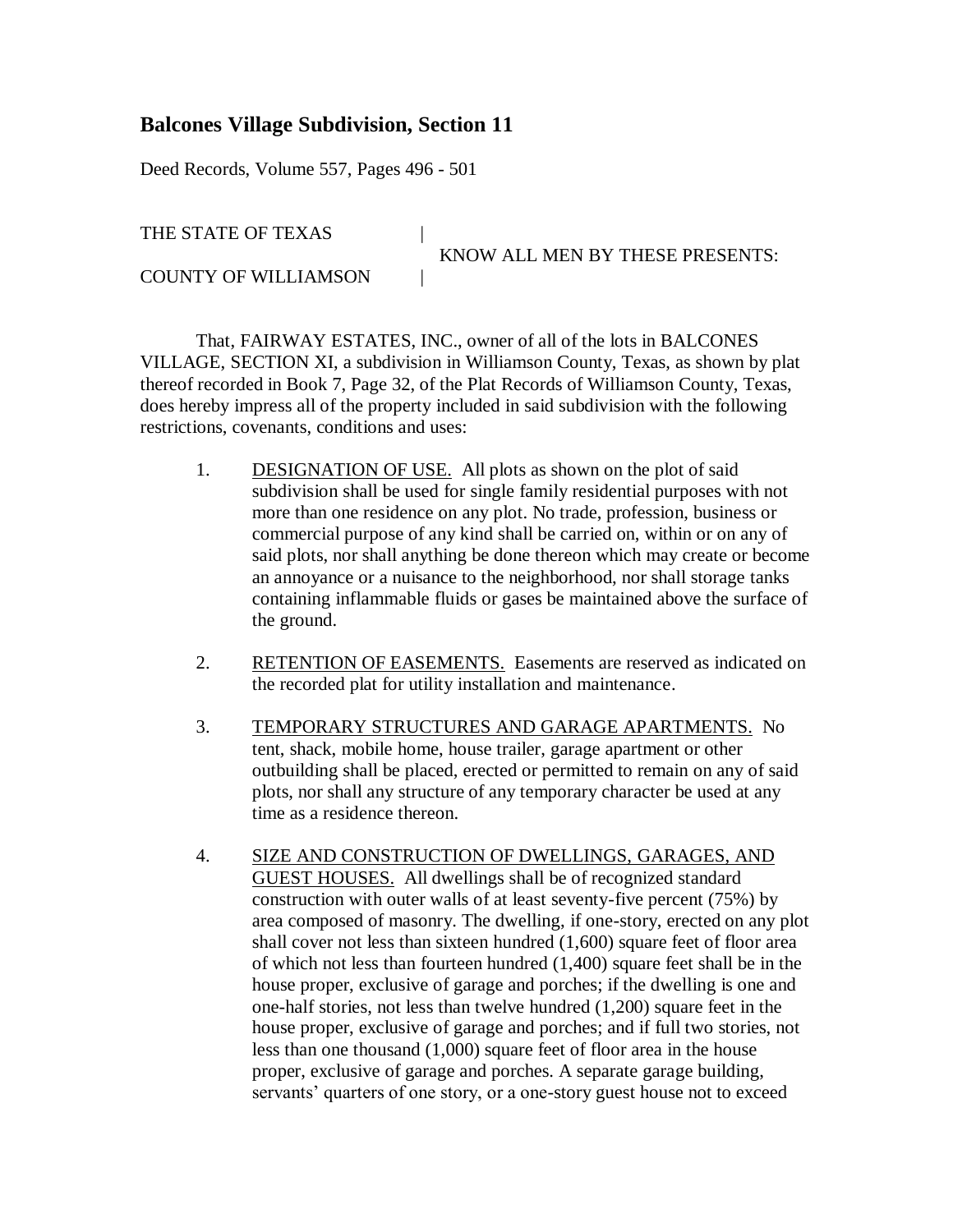six hundred (600) square feet of floor area will be permitted provided that such structure or structures be attached to the main residence by common wall or by a covered passageway, and the outer walls of such structure be the same construction and percentage by area of masonry as the main dwelling, provided that all such garages shall not front or have the automobile passage opening face the front of the plot and the main dwelling be substantially completed prior to erection of such structures, and provided further that all other restrictions, covenants, conditions and uses herein are complied with.

- 5. MINIMUM PLOT SIZE. No structure shall be erected or placed on any plot which plot has an average width of less than eighty (80) feet, nor shall any plot be resubdivided into plots, anyone of which shall have a width of less than eighty (80) feet at the front property line. For the purpose of these restrictions, a "plot" shall consist of a lot or lots having contiguous frontage and an average width of not less than eighty (80) feet. Notwithstanding the foregoing, any plot as now subdivided and delineated on the plat of said subdivision shall be considered a plot.
- 6. SET-BACK, FRONT LINE AND REAR LINE. No structure shall be located or erected on any plot nearer to the front plot line than as indicated by the "building line" shown on the recorded plat of said subdivision nor nearer than five (5) feet to any side plot line except that the total combined set-back from both sides shall in no event be less than fifteen (15) feet nor nearer than thirty-five (35) feet to the rear plot line unless first approved by the architectural committee.
- 7. ORNAMENTAL STRUCTURES, FENCES, WALLS AND APPURTENANCES. No wire type fence of any description shall be permitted to be erected or maintained on any plot, nor shall any fence, wall or hedge be maintained forward of the front wall line of the respective dwelling except retaining walls of not over six (6) inches above plot grade.

Ornamental structures, fences and walls are permitted subject to approval in writing of the architectural committee referred to under Paragraph No. 8.

No radio or television or guy wires shall be maintained on any portion of any plot forward of the front wall line of the respective dwelling.

8. ARCHITECTURAL CONTROL. For the purpose of insuring the development of the subdivision as a residential area of high standards, an architectural committee composed of James H. McCullick, W. B. Cotton and Ras Redwine reserves the right to regulate and control the dwellings or structures or other improvements placed on each plot. No dwelling,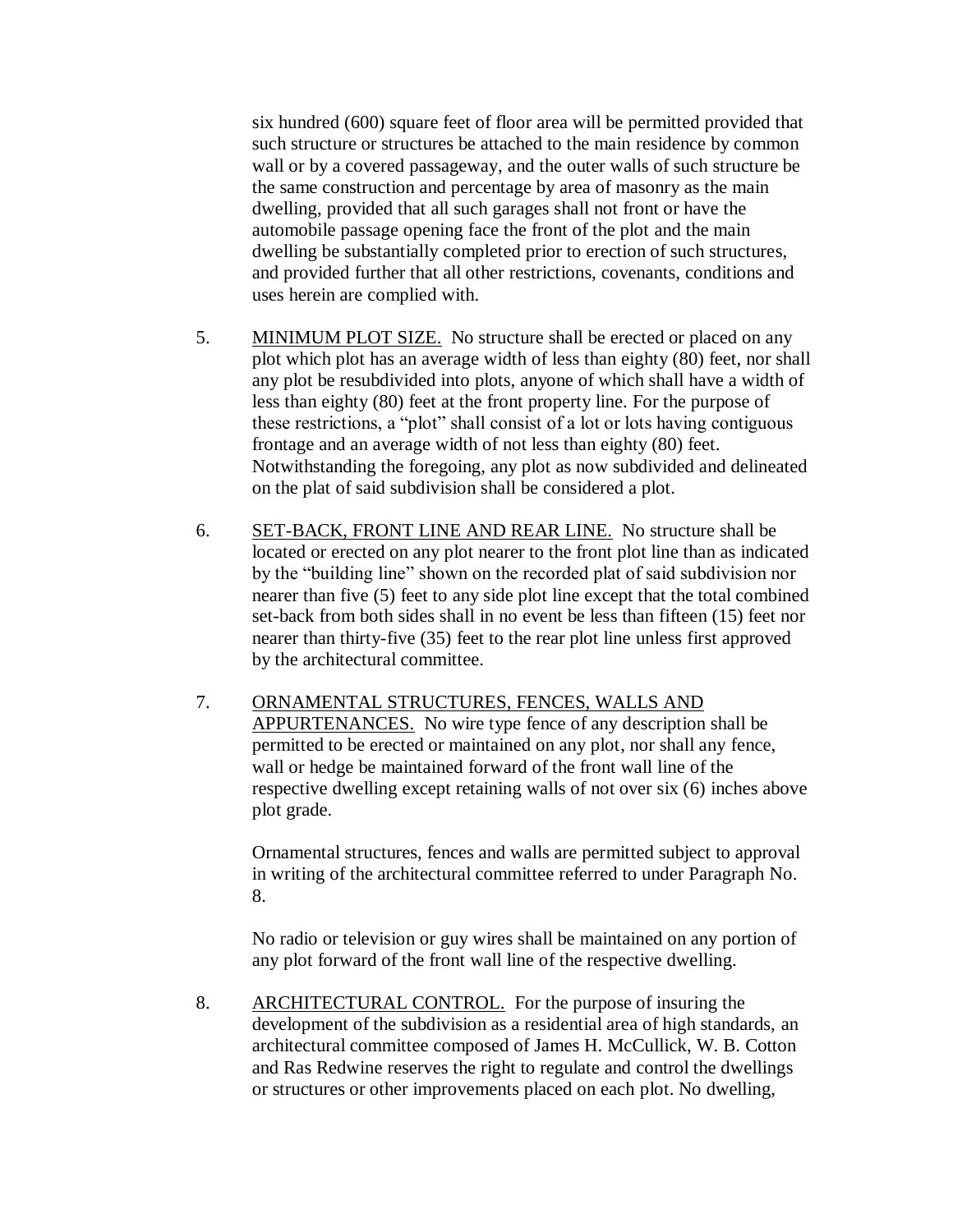wall, fence or other structure shall be placed upon such plot until the plan therefor and the plat plan has been approved in writing by the developer or the architectural committee or by an appointee of the architectural committee. Refusal of approval of the plans and specifications by the architectural committee may be based on any ground, including purely aesthetic grounds, which in the sole and uncontrolled discretion of the architectural committee shall seem sufficient. No alterations in the exterior appearance of any dwelling or structure shall remain unfinished for more than one (1) year after the same has been commenced.

- 9. ANIMALS. No animals, livestock or poultry shall be raised, bred or kept on any lot, except that cats, dogs or other household pets may be kept, provided that they are not kept, bred or maintained for any commercial purposes.
- 10. CLEANLINESS. No trash, ashes or any other refuse may be thrown or dumped on any vacant plot, park or drainage area in said subdivision.
- 11. SEWAGE. No dwelling in this subdivision shall be serviced other than by a public utility sanitary system or a septic tank of not less than five hundred (500) gallon capacity with connecting drain field having not less than one hundred fifty (150) feet of lateral lines and the construction and installation thereof meeting the approval of the City/County Health Department.
- 12. GENERAL PROVISIONS. These provisions are hereby declared to be restrictions, conditions, covenants and uses running with the land and shall be fully binding on all persons acquiring property in BALCONES VILLAGE, SECTION XI, whether by descent, devise, purchase or otherwise, and every person by the acceptance of title to any plot in this subdivision shall thereby agree to abide by and fully perform the foregoing restrictions, conditions, covenants and uses which shall be binding until January 1, 1987. On and after January 1, 1987, said restrictions, conditions, covenants and uses shall be automatically extended for succession periods of ten (10) years unless changed in whole or in part by a vote of three-fourths (3/4) majority of the then owners of the plots in BALCONES VILLAGE, SECTION XI, each plot to admit of one  $(1)$  vote.
- 13. PENALTY PROVISIONS. If any person or persons shall violate or attempt to violate any of the above restrictions, conditions, covenants and uses, it shall be lawful for any other person or persons owning any of the plots in BALCONES VILLAGE, SECTION XI, to prosecute proceedings in law or in equity against the person or persons violating or attempting such violation to prevent him or them from so doing, or to recover damages for such violation. No act or omission on the part of any of the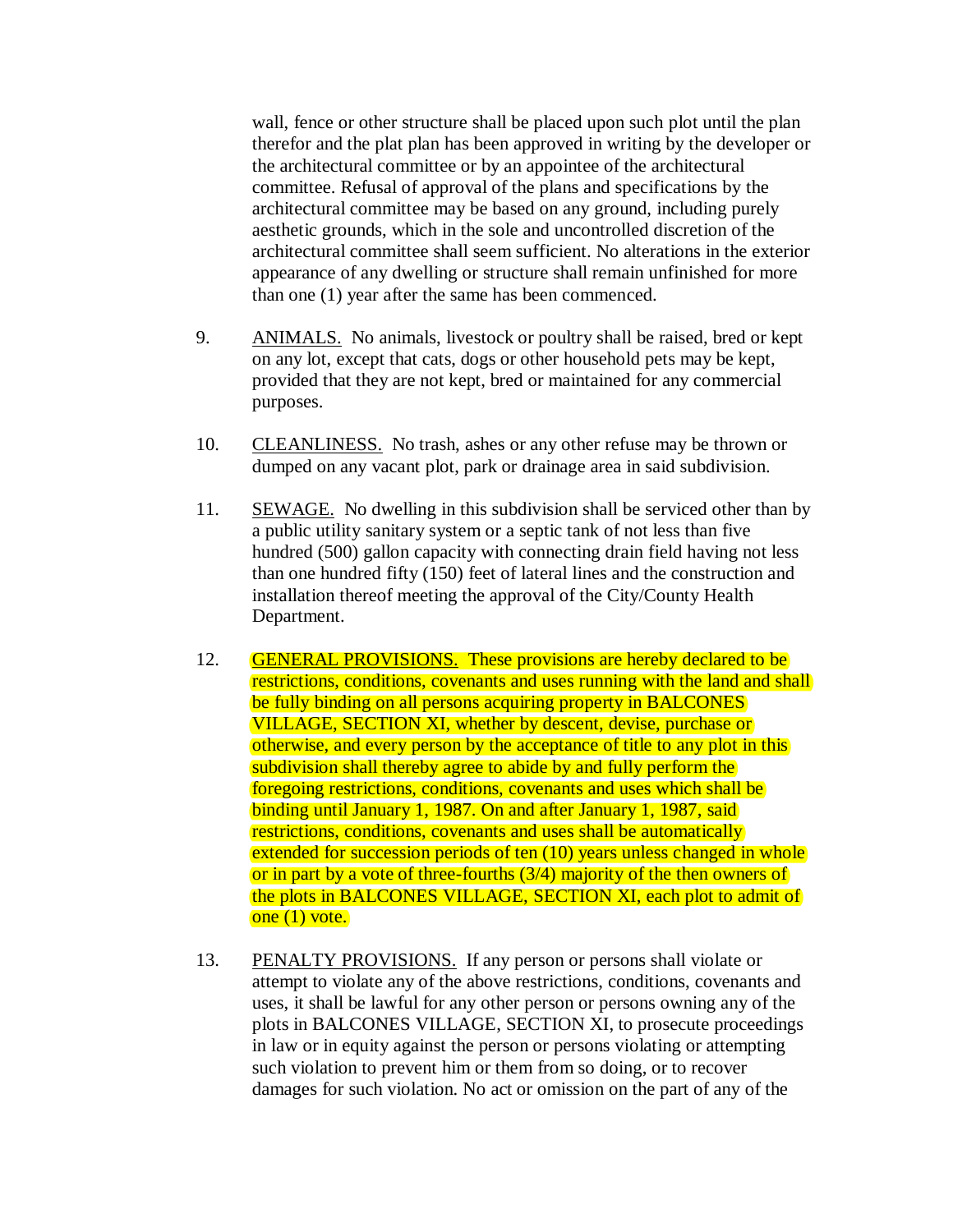beneficiaries of the covenants, conditions, restrictions and uses herein contained shall ever operate as a waiver of the operation of or the endorsement of any such covenants, conditions, restrictions and uses.

Invalidation of any one or part of these conditions, restrictions, covenants and uses by judgment or court order shall in no wise affect any of the others which shall remain in full force and effect.

EXECUTED this the 30th day of October, 1972.

FAIRWAY ESTATES, INC.

By William B. Cotton, President

ATTEST:

Ras Redwine, Secretary

#### NOTARY ACKNOWLEDGMENT

Official Public Records 2004028805

| STATE OF TEXAS              | <b>AMENDMENT TO</b>                   |
|-----------------------------|---------------------------------------|
|                             | DECLARATION OF RESTRICTIONS,          |
| <b>COUNTY OF WILLIAMSON</b> | <b>COVENANTS, CONDITIONS AND USES</b> |

**NOTICE OF CONFIDENTIALITY RIGHTS: If you are a natural person, you may remove or strike any of the following information from this instrument before it is filed of record in the public records: Your social security number or your driver's license number. Tex. Prop. Code § 11.008**

This Amendment to Declaration of Restrictions, Covenants, Conditions and Uses (this "**Amendment**") is made this  $12<sup>th</sup>$  day of April 2004 by the owners of **Balcones**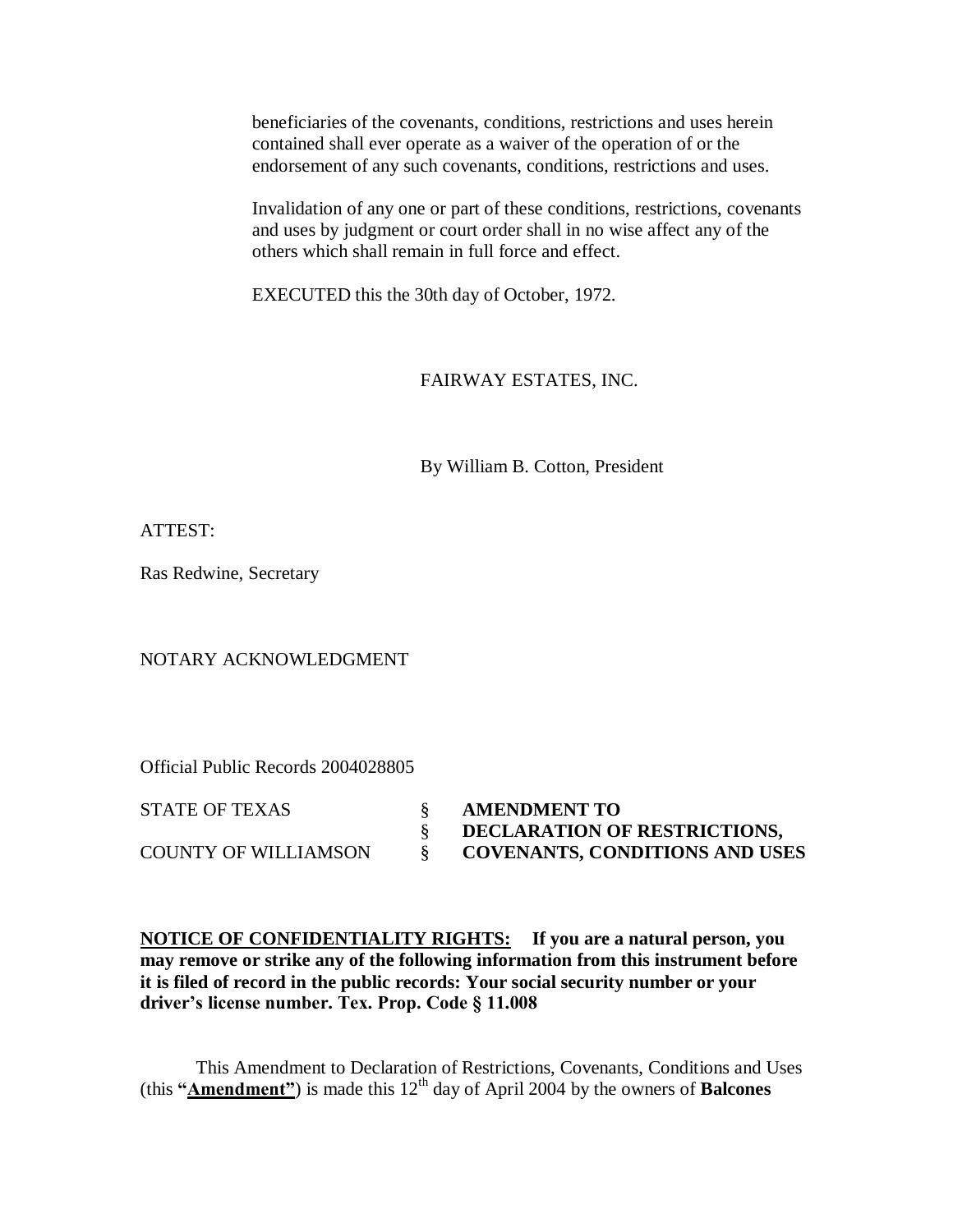**Village Subdivision, Section 11 (the "Subdivision")**, a subdivision in Williamson County, Texas, according to the map or plat thereof recorded in Volume 7, page 32 of the Plat Records of Williamson County, Texas (**"Declarants"**).

# **R E C I T A L S**

- A. The undersigned Declarants are the owners of all of the lots in the Subdivision, and by their execution hereof, represent to each other and to the public that they are the owners of the lot indicated, and that they have the capacity to execute this Amendment.
- B. On or about October 30, 1972, the developer of the Subdivision filed of record in Williamson County, Texas certain restrictions, covenants and conditions (the "CCR's") against the lots in the Subdivision. The CCR's are recorded in Volume 557, Pages 496-501 of the Deed Records of Williamson County, Texas.
- C. Pursuant to Paragraph 12 of the CCR's, they may be amended with the consent of seventy-five percent (75%) of the owners of the lots in the Subdivision. The Declarants now wish to amend the CCR's as set out herein. The Architectural Control Committee of the Subdivision has executed this Amendment solely to document its acknowledgement of the agreements contained herein.

NOW, THEREFORE, in consideration of the mutual covenants contained herein, the Declarants hereby amend the CCR's as follows:

- 1. All capitalized terms used herein shall have the same meanings as defined in the CCR's, unless otherwise defined herein.
- 2. Paragraph 4 of the CCR's is hereby amended to add the following at the end of the original Paragraph 4:

"Likewise, one permanent work shop, storage building, greenhouse or the like shall be permitted, provided that the walls of such structure shall be of wood or steel frame construction and the outside walls shall be constructed of wood or stone siding and glass. The building must be painted to match the color scheme of the main residence, and the roof of the building must be made of asphalt shingles and must match the roof of the main residence. Under no circumstances shall a temporary or pre-fabricated building be allowable under this section."

3. The following Paragraph 14 is added to the CCR's as the last paragraph prior to the Date of execution: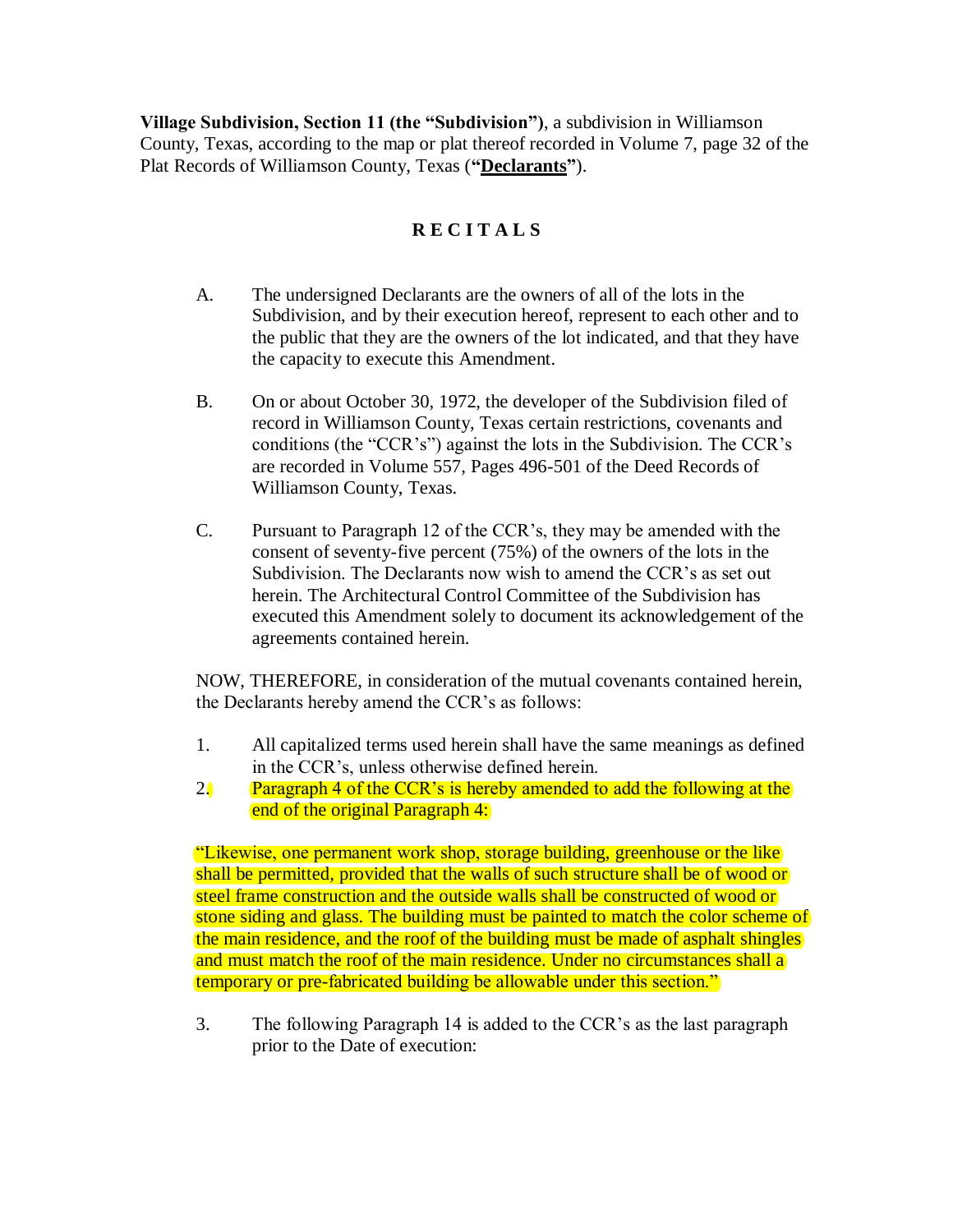"14. WAIVER. The Architectural Control Committee may, by unanimous vote, waive any provision of these restrictions, covenants, conditions and uses, except the covenant contained in Paragraph 1 restricting the use of all lots to single family residential purposes."

- 4. Nothing herein shall be construed as altering, amending or affecting the CCR's or any terms or provisions thereof except as the same are hereby expressly amended, and all of such other terms and provisions of the CCR's shall apply to and be construed with the hereby amended terms and provisions in the same manner as if the CCR's originally contained such amended terms and provisions.
- 5. The parties hereby adopt, ratify and confirm the CCR's as amended and modified herein.
- 6. This Amendment shall be binding upon the successors and assigns of the parties hereto.

*The remainder of this page is intentionally left blank.*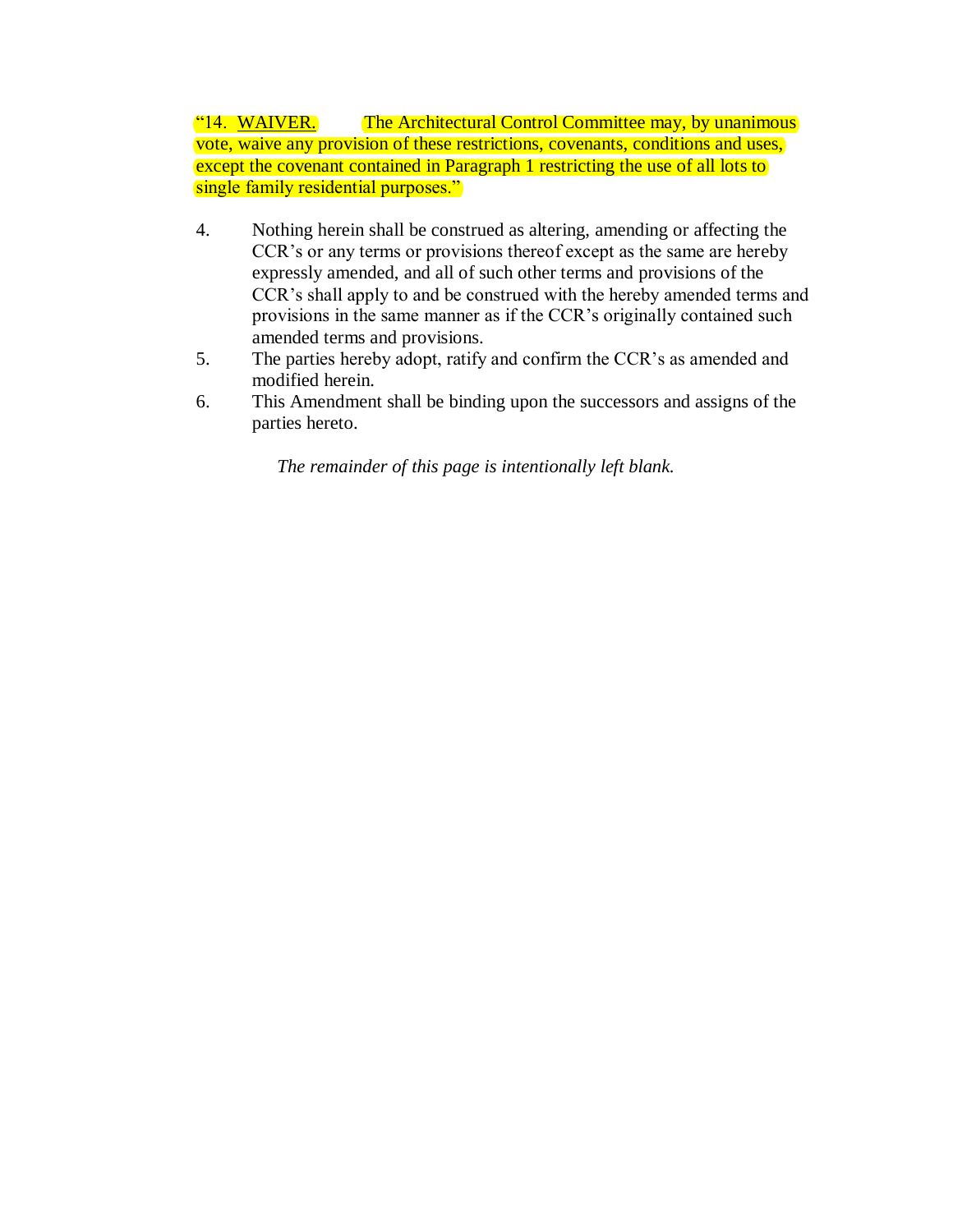EXECUTED as of the day and year first above written.

#### **DECLARANTS**

| 12001 Mossbrook Cove            | <b>Charles Shurtleff</b>     |
|---------------------------------|------------------------------|
|                                 | <b>Shirley R. Shurtleff</b>  |
| 12002 Mossbrook Cove            | <b>John Marshall</b>         |
|                                 | <b>Sue (Susan) Marshall</b>  |
| 12003 Mossbrook Cove            | <b>Louise Partin</b>         |
| 12004 Mossbrook Cove            | Mary M. Gudinas              |
| 12005 Mossbrook Cove            | <b>Lawrence S. Glass</b>     |
|                                 | <b>Jane M. Glass</b>         |
| 12006 Mossbrook Cove            | <b>Tom Hasse</b>             |
|                                 | <b>Rhonda Hasse</b>          |
| 12007 Mossbrook Cove            | <b>Robert McDonald</b>       |
|                                 | <b>Catherine C. McDonald</b> |
| <b>9119 Balcones Club Drive</b> | <b>Larry D. Damuth</b>       |
|                                 | <b>Carey Damuth</b>          |

### ACKNOLWEDGEMENT OF BALCONES VILLAGE SECTION XI ARCHITECTURAL CONTROL COMMITTEE: